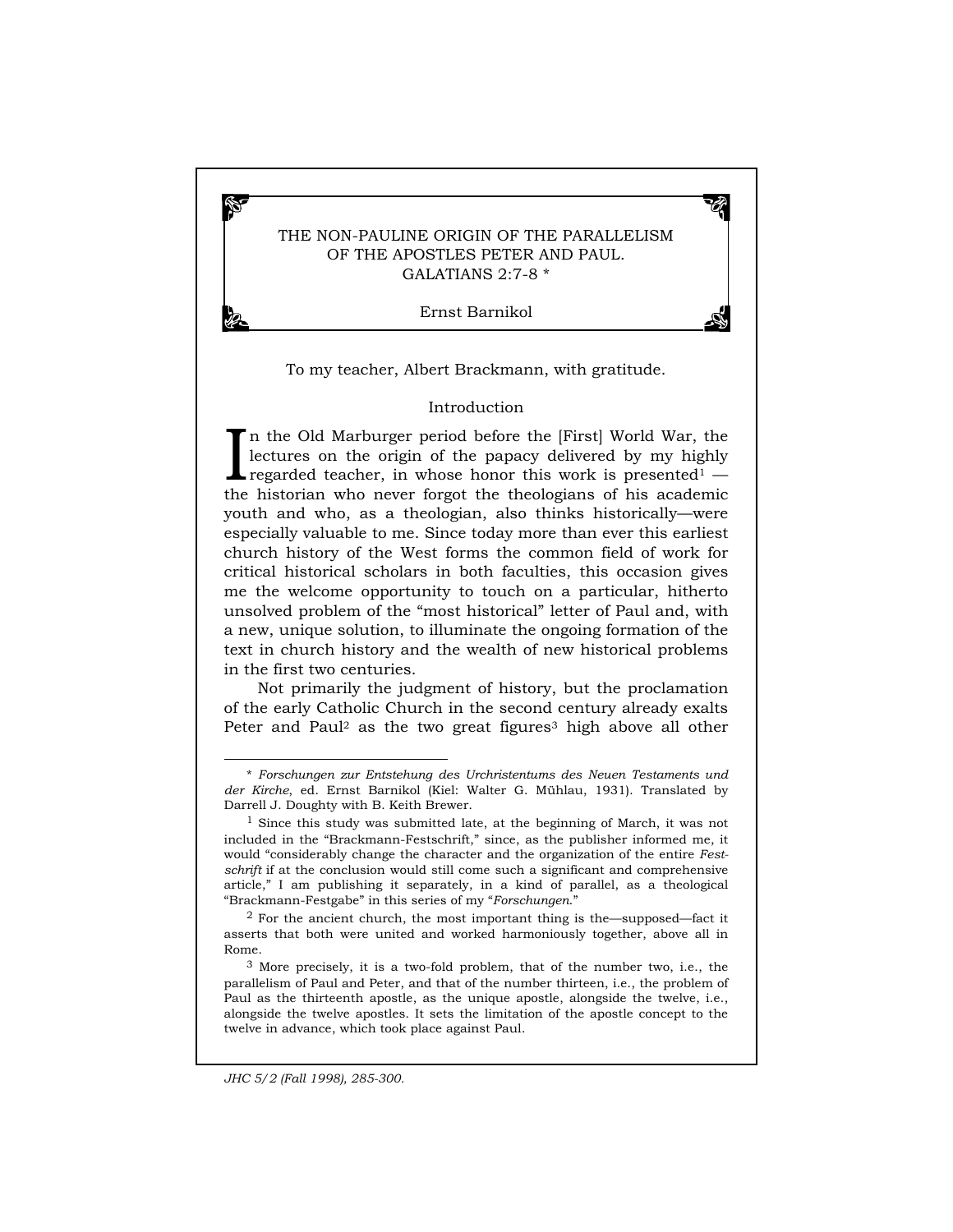Christian missionaries of the early period.4 Did Paul himself already have this concept in mind when he speaks of Cephas and dares to compare himself with him?5 Did Paul already see and profess this providential parallelism, this working alongside *and* with one another of the two great and *united* chief apostles Peter and Paul? Did he even, as has been thought until now, express this idea in writing? For he himself created this idea when, admonishing the wavering Galatians, he affirms:6

Those, I say, who were of repute added nothing further to me; but on the contrary, when they saw that I had been entrusted with the gospel to the uncircumcised just as Peter had been entrusted with the gospel to the circumcised—for he who worked through Peter for the mission to the circumcised worked through me also for the Gentiles—and when they perceived the grace that was given to me, James and Cephas and John, who were reputed to be pillars, gave to me and Barnabas the hand of fellowship, that we should go to the Gentiles and they to the circumcised (Gal 2:6-9).7

Our theme encompasses a mutually interwoven dual problem of the text and the parallelism. The starting point is the unsolved textual problem of the ten  $K \in \mathbb{R}$ e $\alpha$ -He $\tau$ pog passages in Paul, i.e., in the *Corpus Paulinum*, in 1 Corinthians and Galatians, particularly Gal 2:7 and 8. As I hope to show, the new solution explains not only the hitherto puzzling evidence of the text but presents, above all, unexpected insights into the problems of the history of the origin of the apostolic parallelism in the second century and leads thereby to the church historical problem whose recognition confirms the origin and solution of the textual problem.

 <sup>4</sup> This means the separation of the church of James.

<sup>5</sup> This actually happens only in Gal 2:7-8 and speaks indirectly for interpolation. The apostle Paul is *sui generis* as an απόστολος δια <sup>1</sup>Ιησού Χριστού (Gal 1:1), he compares himself - setting up a parallelism - with the apostles who go out from Jerusalem, the Dodeka (1 Cor 9:5), but does not belong to the upper "Jewish Christian hierarchy" (1 Cor 9:5). The historical Paul would never have dared to place himself next to Cephas, neither in Jerusalem, nor in Antioch, not even in Corinth.

 $^6$  In certain contradiction to the letter introduction and to Gal 5:10.

<sup>7</sup> Translator's note (my emphasis): Barnikol follows Lietzmann's German translation, which read "Mir haben die Angesehenen nichts *weiter* auferleg*t*" ("Those who were of repute added nothing *further* to me").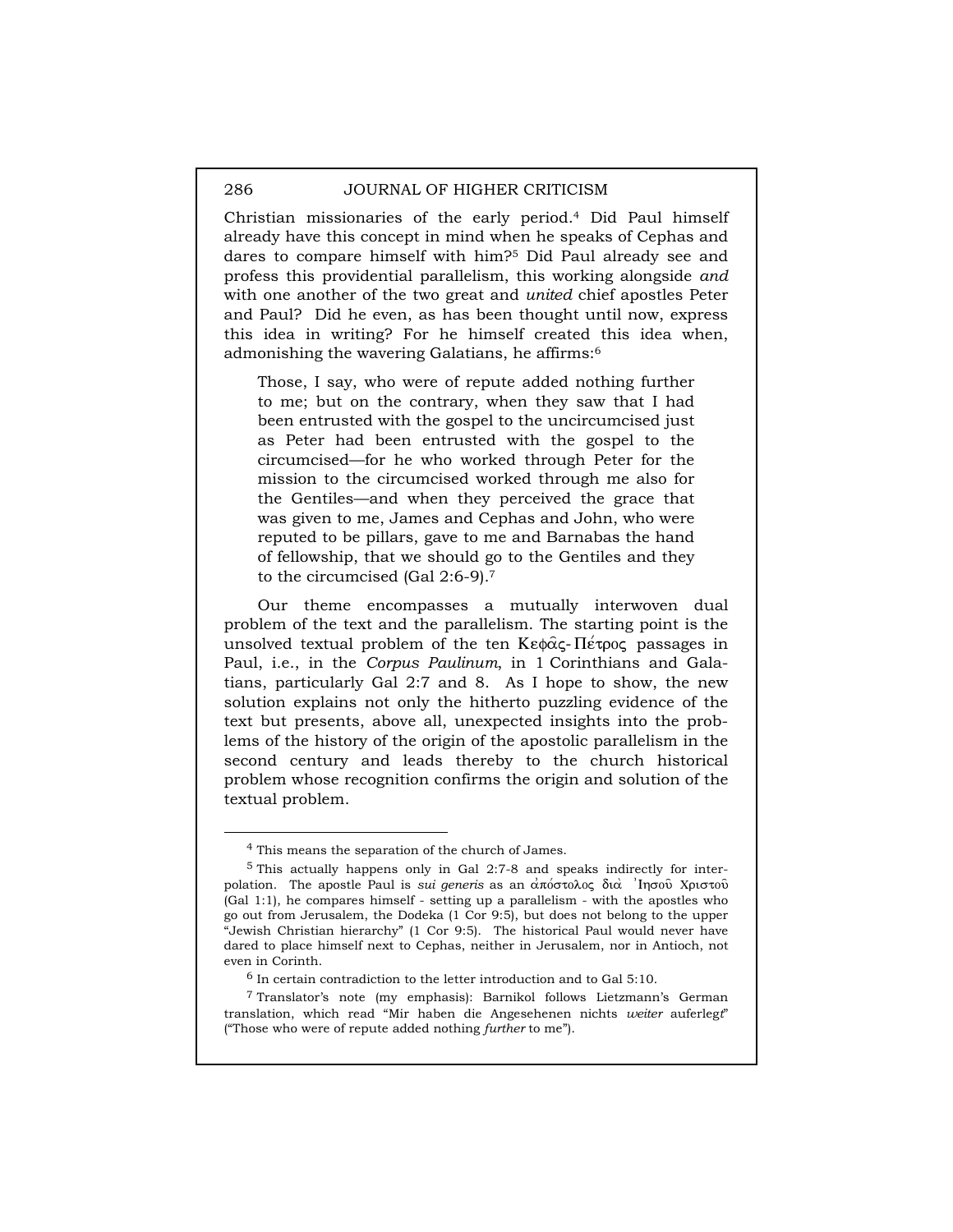## I. The Textual Problems of the Pauline Epistles: Kεφάς or Πέτρος?

aul mentions Cephas-Peter ten times in his letters, four times in the present text of 1 Corinthians and six times in Galatians. The following table concisely illustrates the **Example 18 Exercise 19 Exercise 19 Exercise 19 Exercise 19 Exercise 19 Exercise 19 Extending and six times conditions.** The following table concisely illustrates evidence of the agreement and disagreement of the witnesses

| Passage    | <b>Text</b>                         | Κεφάς               | Πέτρος           |
|------------|-------------------------------------|---------------------|------------------|
| 1 Cor 1:12 | I belong to Cephas                  | all witnesses       |                  |
| 1 Cor 3:22 | were it Cephas                      | all witnesses       |                  |
| 1 Cor 9:5  | also Cephas                         | all witnesses       |                  |
| 1 Cor 15:5 | he appeared to Cephas               | all witnesses       |                  |
| Gal 1:18   | to become acquainted<br>with Cephas | $x^* A B$           | D G K L it<br>vg |
| Gal 2:7    | as Peter                            |                     | all<br>witnesses |
| Gal 2:8    | he who worked<br>through Peter      |                     | all<br>witnesses |
| Gal 2:9    | James and Cephas<br>Peter and James | $R$ B C K L vg      | D G fu           |
| Gal 2:11   | when Cephas came                    | $\kappa$ A B C H vg | D G K L          |
| Gal 2:14   | I said to Cephas                    | $\kappa$ A B C H vg | DGKL             |

The first impression from this table is that: four references, all of which belong to 1 Corinthians, have exclusively  $K \in \mathfrak{g}(\alpha; \mathfrak{g})$  two others in Galatians have exclusively  $\Pi \acute{\epsilon} \tau \rho o \varsigma$ ; the remaining four passages in Galatians have both forms. In other words, while 1 Corinthians has only Ke $\phi\hat{\alpha}$ ς, Galatians has in part, at the two verses 2:7-8, only  $\Pi \neq \infty$  attested, and thus has textual evidence for  $\Pi$ <sub>e</sub>  $\tau$ <sub>po</sub> in all six passages, and only in four of these six passages also for  $K \in \phi \hat{\alpha} \varsigma$ .

How is this puzzle solved? Not in the way that Zahn himself struggles to do: "Here in 1 Cor (1:12; 3:22; 9:5; 15:5)  $K \in \alpha\hat{\alpha}$  is transmitted steadfastly and unanimously; in Galatians, on the other hand,  $\Pi \neq \infty$  securely stands twice (2:7, 8), but in the

 <sup>8</sup> Therefore, the selection is sufficient.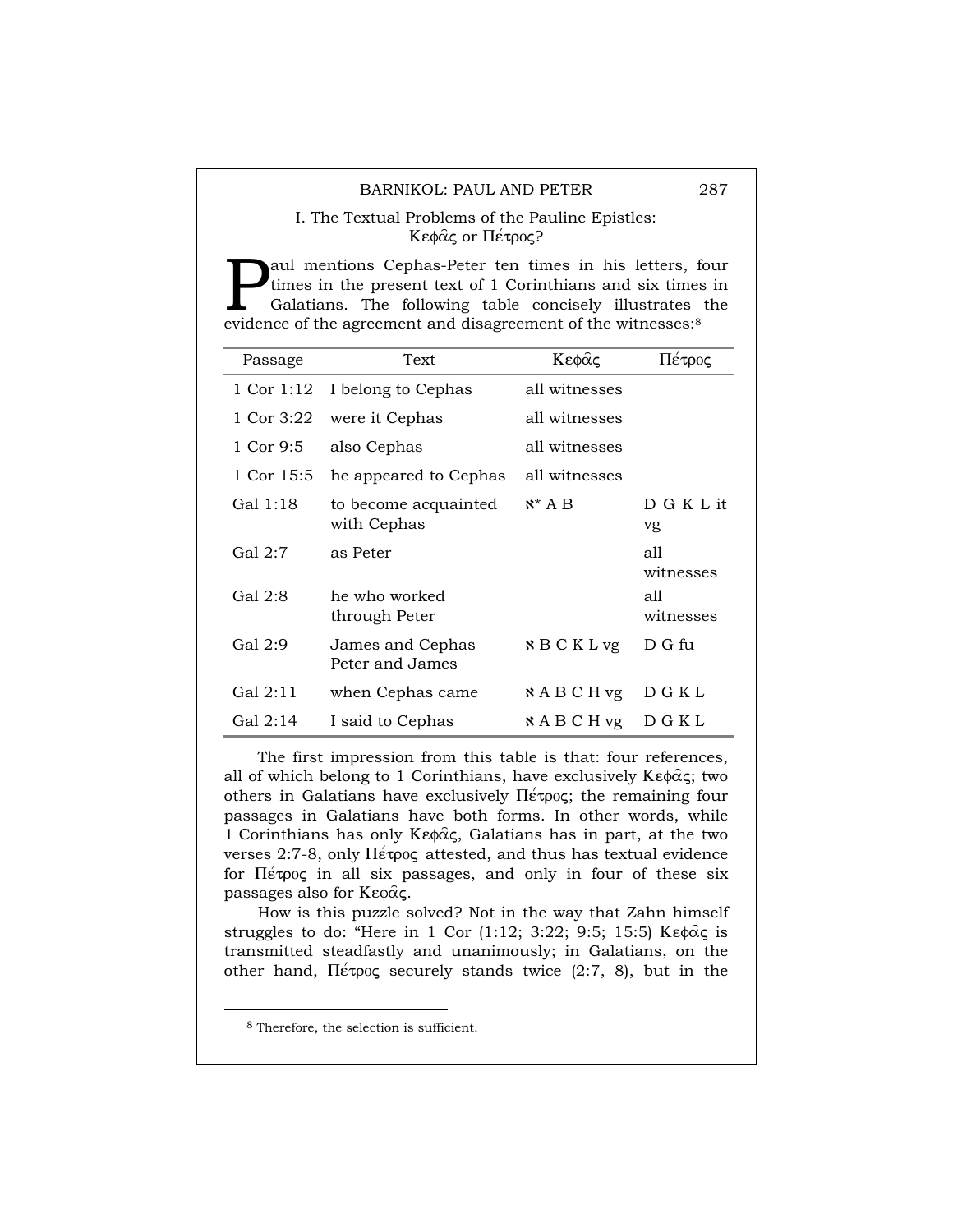remaining passages  $(1:18; 2:9; 2:11; 2:14)$  the tradition fluctuates between the Greek and the Aramaic forms of the name; so it is beyond doubt that Paul alternated in this letter between both forms."9 This is an odd conclusion! Why did Paul alternate?10

Holl recognizes the impossibility of this explanation and recommends the bold move of assuming and inserting  $K \in \mathfrak{g}(\alpha)$ everywhere as the original Pauline form—even in Gal 2:7 and 8, although *no* witness offers  $K \in \mathfrak{g}(\alpha)$  there.<sup>11</sup> In addition, Holl is defenseless against the obvious question, which he does not address: Why does the form  $\Pi$ <sub>e</sub> topog stand in four of the six passages of the same letter?12

Holl had a predecessor (Whether he knew it, I do not know). It is Merx who actually—along with Nestle13—was the only one to set forth the problem with great precision. He saw it in a splended way from the perspective of textual history, but unfortunately not in the same way from the perspective of church history, so that he missed the obvious solution. In 1902 Merx wrote:

<sup>11</sup> "It seems to me that everywhere in Paul, even where  $\Pi \epsilon \infty$  is inserted in the editions of the N.T., specifically on the basis of the Latin tradition,  $K \in \mathbb{R}^d$  must be written." ("Der Kirchenbegriff des Paulus in seinem Verhältnis zu dem der Urgemeinde," in *Sitzungsberichte der Pr. Akad. d. Wiss. Ph.-hist.Klasse*, [1921], Vol. II, 921, n. 3. *Ges. Aufsätze*, II, 45 n. 3.)

<sup>12</sup> It would be understandable if, from the six Galatian passages,  $K \epsilon \phi \hat{\alpha} \zeta$ remained in 2:11 and 2:14, since one already soon finds in Clement of Alexandria (Euseb. *HE* 1.12.2) the well-known hypothesis of K. Lake, revived in 1921(*HTR*. 14, pp. 95/7), that this Peter whom Paul repremands was not the apostle, but one of the seventy disciples, and that one sharply distinguished between them for that reason. As far as can I see, this seems to have a later effect in the Vulgate. It has the chief apostle "Peter" in Gal 1:18; 2:7-8, but "Cephas" in 2:9; 2:11 and 2:14, and perhaps originally means one of the seventy as a scapegoat. That this transformation begins already in 2:9 can not be disturbing since thereby the two persons in 2:7/8 and 2:9/11 would be sharply distinguished, but this would not be the case if it first occurred in 2:11. However that may be, this "Cephas" (or Cephas and his "double") hypothesis and exegesis, whose influence in the Vulgate text and elsewhere deserves an independent investigation, does not solve our problem for the time of Paul.

13 See Nestle, Eberhard, *Einführung in das Griech. Neue Test.* (2 ed., 1899), 249f. In the fourth edition (1923) any reference to this textual problem is unfortunately missing. It is also missing in Jülicher-Faschers *Einleitung in das Neue Testament* (1931), 582-591.

 <sup>9</sup> *Galatians* (3 ed. 1922), 70, n. 84.

<sup>10</sup> Zahn's artificial attempt at an explanation, namely, that Paul in 2:9 by the transition to Ke $\phi$  $\alpha$  "as well as by  $\sigma$  $\hat{\nu}$  $\lambda$ o, conveys the manner of speech of the Jewish Christians who came from Palestine" (*Einleitung* II, p. 14), demonstrates exactly the difficulty.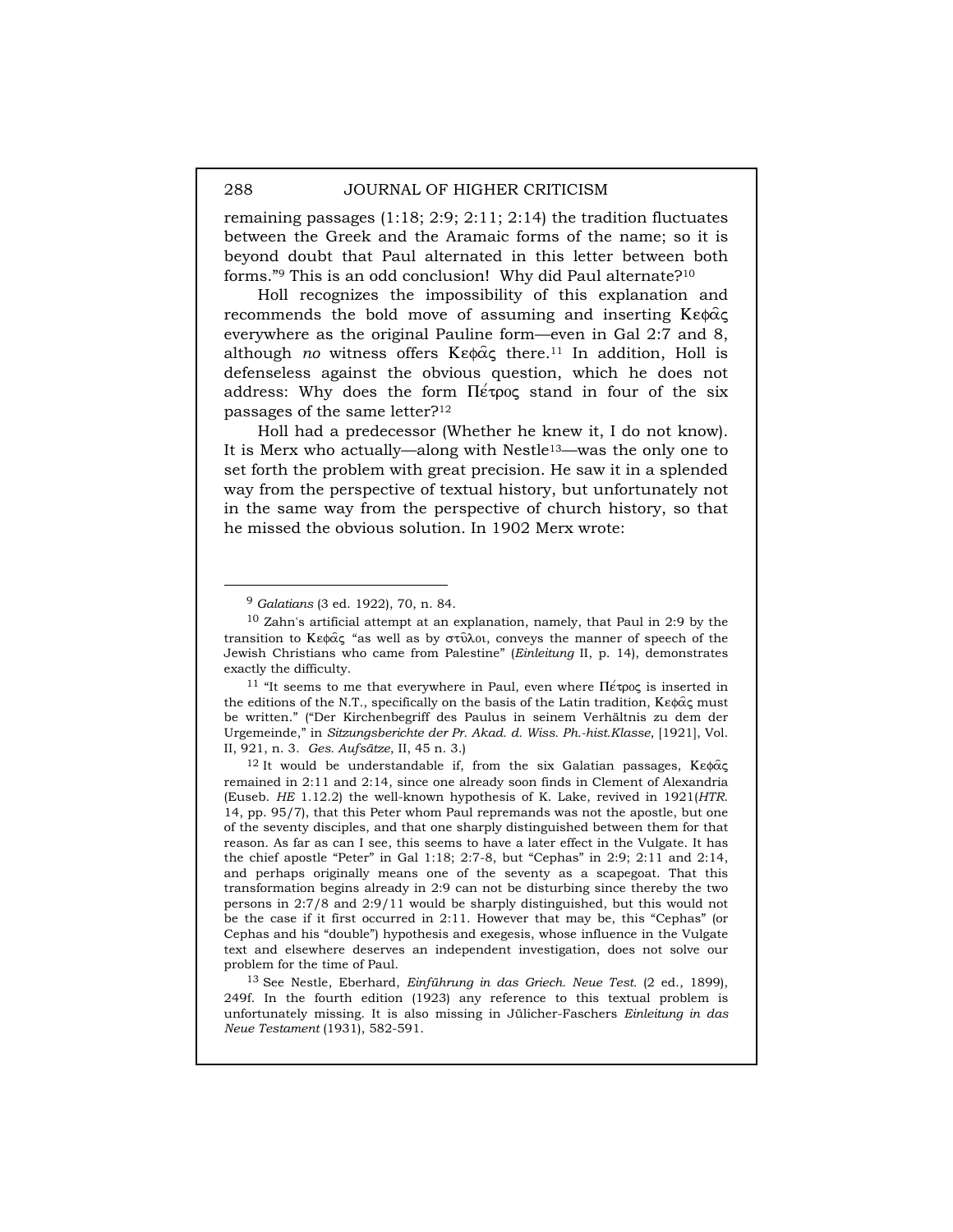$\Pi$ <sub>e</sub> to forces its way into Galatians, which must be the work of an editor who made the text more acceptable to Greeks.14 ....What a basis for criticism of the Greek text! Where would there be a critical task so peppered with thistles and thorns as this, where canonical and dogmatic reflection has been applied to the text? Our Peter problem may also be connected with it. And so the majority of exegetes still believe they can get by with the decree "this is formulated according to S B D in one way or the other," while each step is made uncertain by pitfalls.15 ....Criticism is nothing but the practical application of the knowledge textual history [I would add: and of church history and the history of doctrine] with a view to determine the oldest accessible form. This oldest form in Galatians was definitely  $K \in \alpha$ , Then, however, *against all witnesses*—except the Peshitta, which retains the ambiguous (Κεφάς or Πέτρος)  $\equiv$ -είτρ 2:7/8, Πέτρος must be deleted and  $K \in \mathfrak{g}$  must be inserted.<sup>16</sup>

The error of Merx and Holl is more frightful than the convenient conservative persistence of many exegetes and commentators who cling to the *Textus Receptus*. In this case, what they both recognized is rightly preserved, namely, that Paul did not write  $\Pi$ <sub>e</sub> to  $\varphi$  in Gal 2:7/8. So they conclude that he wrote Ke $\varphi$  $\alpha$ also in Gal 2:7/8. But did Paul write Gal 2:7/8 at all? Van Manen $17$  as well as the new radical school<sup>18</sup> have already summarily denied this.

18 Paul Louis Couchoud ("La première édition de Saint Paul," *Revue de l'histoire des religions*, 93 [1926], 258) also finds here the work of Catholic redactors: "The Catholic editor developed the scene. He imagines a providential and distinct mission of two great apostles of the future Roman church, Peter and Paul 7-8," without justifying this in more detail. Henri Delafosse attributes Gal 2:6-8 to Marcionite redaction! (*Les écrits de Saint Paul III. La seconde épître aus Corinthiens etc.* [Paris, 1927], 189/190).

 <sup>14</sup> *Das Evangelium Matthaeus* (1902), 161.

<sup>15</sup> Ibid., 162.

<sup>16</sup> Ibid., 163.

<sup>17</sup> Van Manen ("Marcions Brief van Paulus aan de Galatiers," *Theol. Tijdschrift*, 21 [1887], 382-404; 450-533) deletes only from  $\kappa \alpha \theta \omega \in \alpha$  on to the end of the actual parenthesis  $\epsilon i\zeta \propto \epsilon^2$  etch (pp. 530 and 513). He argues that, according to Gal 1:6-9, Paul knows no έτερον εύαγγέλιον, he speaks "never of Peter, but always of Cephas." Irenaeus, *AH.* 3.13.1 shows that "the Catholic party felt the need for a word from Paul, where he himself testified: one and the same God worked in Peter for the apostolate of the circumcision, and in himself for the Gentiles" (p. 514).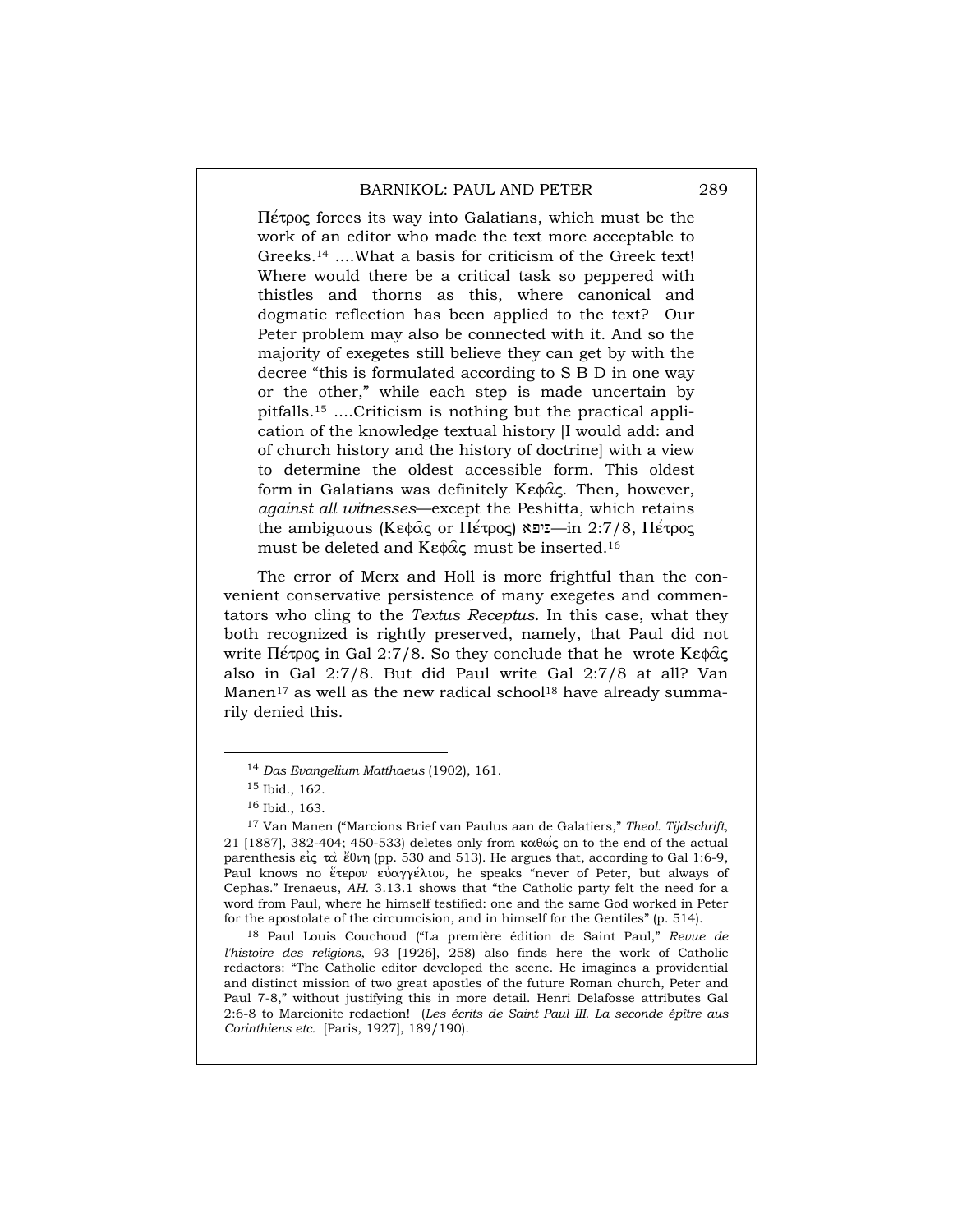Did Paul have reason to change? No! He wrote only in Greek, and therefore  $K \in \mathfrak{g}(\alpha,\zeta)$ . The first letter to the Corinthians, or as the case may be, the collected fragments of letters to the Corinthian congregation, sufficiently testifies that Paul said and wrote  $K \in \mathfrak{g}(\mathfrak{g})$ , even to the Greeks, indeed exclusively. For him there was then—it was the common time of the letters to the Corinthians and Galatians—still no Latin or Greek rendering of the Aramaic title of honor, just as little as for  $\mu \alpha \rho \alpha \nu \alpha \theta \alpha'$ ! If it is certain that Paul only externally graecized the Aramaic terms in a proper and liturgical way, then both passages in 2:7 and 8, which alone have  $\Pi$ <sub>e</sub> trong, which is foreign to Paul, could not have been written by Paul. Basically it is really *one* passage, a conspicuous parenthesis. That is the most obvious conclusion. The other conclusion of Merx and Holl could be considered more justified if all witnesses in all other passages consistently proferred  $K \in \mathfrak{g} \hat{\alpha} \in \mathfrak{g}$ and if the early transformation of the original  $K \in \mathfrak{g}(\alpha)$  into  $\Pi \in \mathfrak{g}(\alpha)$ could be made credible exactly here and only here. Neither Merx nor Holl attempted that.

Even without being able to justify it from the content, I would not hesitate in this case to regard the two  $\Pi$ <sub>e</sub> polynogies in Gal 2:7/8, i.e., the *one* section encompassing both references to Peter, as an interpolation of a later time. For in this case everything is clear with regard to Paul: He wrote only  $K \in \mathfrak{g}(\alpha)$  not  $\Pi$ <sub>e</sub>  $\sigma$ . The later inserted passage with the double but otherwise isolated  $\Pi$ <sub>e</sub> t<sub>ropi</sub> leads to the mishmash of the textual attestations of all other passages, i.e., original passages in Galatians, but not in 1 Corinthians, and because of its secondary origin, remained itself unanimously attested, a sign of its non-Pauline origin.

### II. The Non-Pauline Structure of Gal 2:7-8

n addition to the manuscript evidence, the non-Pauline style supports the non-Pauline character of our passage. Paul does In addition to the manuscript evidence, the non-Pauline style<br>supports the non-Pauline character of our passage. Paul does<br>not employ the use of everyofiv with the dative, which we meet<br>only here in the transmitted Carry e only here in the transmitted *Corpus Paulinum*:  $\epsilon v \epsilon \rho \gamma \gamma \sigma \alpha \zeta$  II $\epsilon \tau \rho \omega$ ...  $\kappa\alpha\tilde{\iota}$  endomonically in Galatians, Paul joins this verb with evaluated evaluated values  $\psi$  $\hat{\mu}\nu$  (3:5). In a second passage (5:6) it stands absolute. In Phil 2:13 the Pauline combination meets us again with  $\dot{\epsilon}v$   $\dot{\psi}\psi$ , just as in 2 Cor 4:12 with  $\epsilon \nu$   $\psi$  up 1, 1 Thess 2:13 with  $\epsilon \nu$   $\psi$  up  $\nu$ , and even Col 1:29 with  $\epsilon \nu$  pulv. This evidence could not be any clearer: Paul writes evepy $\epsilon \nu$  ev encot; he never wrote evepy $\epsilon \nu$  encol!

The other major terms of the interpolation are also foreign to Paul in this connection. The man who according to Gal 1:6-9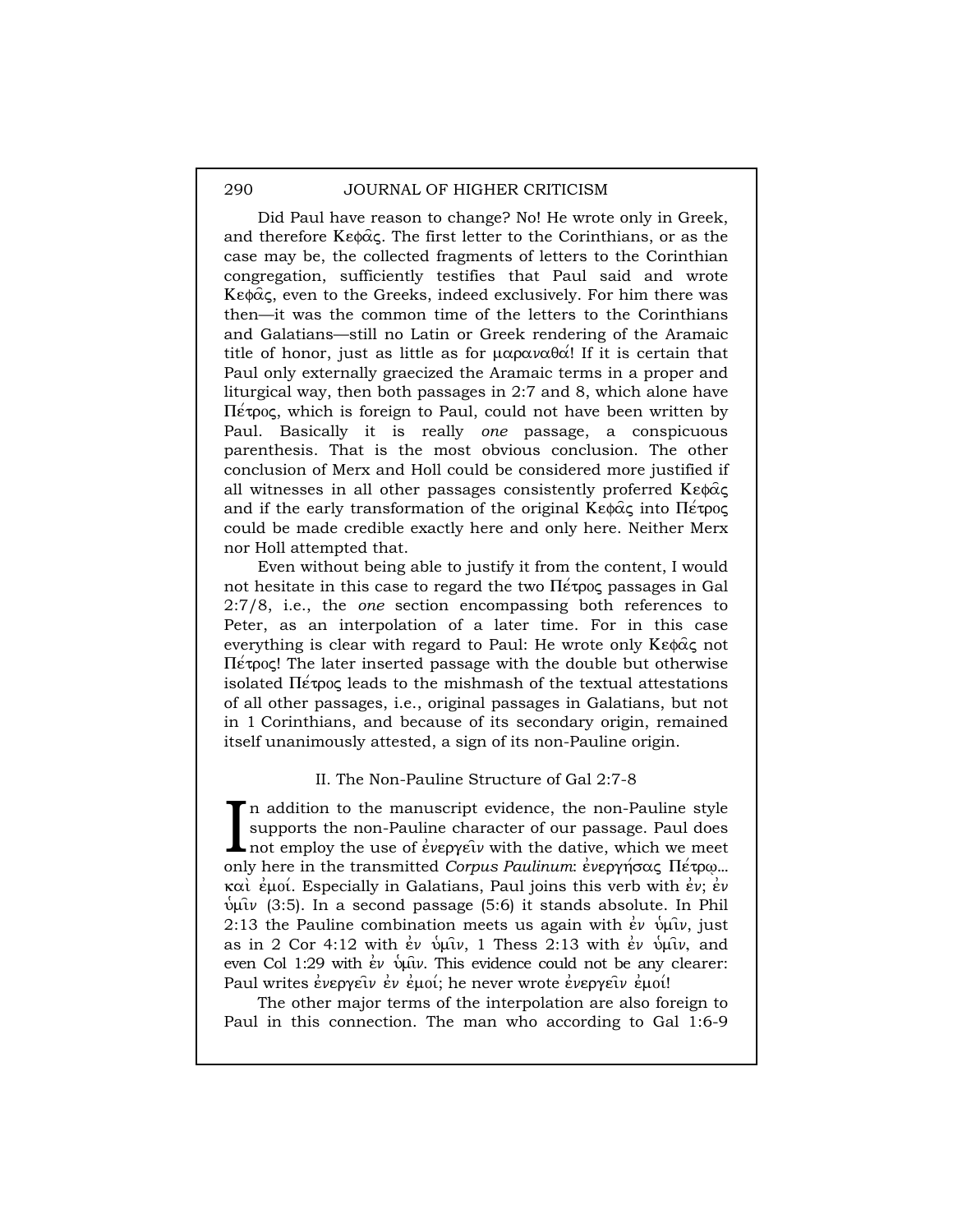admits no other gospel than the gospel of Christ and its truth (Gal 2:5), knows, alongside this absolute gospel, nothing about an—apologetically later differentiated—εύαγγέλιον της ακρο- $\beta$ υστίας and της περιτομής and a corresponding divided a0postolh/ th=j peritomh=j and ei0j ta\ e1qnh, although he occasionally uses the words individually.19

Stylistically, the form of the parenthesis is also remarkable. Certainly self-interpolations occur in Paul, as just before in Gal 2:6. But precisely for this reason the immediate repetition in the present text is suspect. If one examines it closely, one senses that the second, subsequently interpolated parenthesis qualifies the increasing impact of the decisive sentence, since it breaks apart and abrogates the essential connection between the two closely related participles,  $\delta$  okov $\nu$ τες και γνόντες, in a way one would not expect of an original letter writer and missionary who was concerned with making an impression. In addition, for their part, the two sustaining participles are already sufficiently burdened. Against Harnack, Schürer once rightly pointed to the significance of the fact that this "seeing" and "recognizing" first happened and had to happen at the missionary conference,20 because it did not previously exist with those who were of repute. How then can one exegetically suggest that Paul interrupted his important and highly-charged account of the events at the missionary conference with a summarily conceived retrospective glance and quashed its impact with a comparison inappropriate at that time.

The content of the interpolation is entirely non-Pauline because it is precisely a retrospective view which presupposes the completion of the missionary activity of Peter as well as that of Paul and also the recognition of the apostle to the Gentiles. Paul did not have in mind such a retrospective view; he did not aspire to a position alongside and thus parallel with Peter. He defended only his independence, i.e., his absolute dependence on the messiah himself. In addition, as 1 Cor 9:5 and 1 Cor 15:5-11 show, he knows Simon Peter only as "Cephas," not as "the" (or "an") apostle.21 Not until the following period which no longer

<sup>&</sup>lt;sup>19</sup> For example, Paul writes αποστολή elsewhere only in Rom 1:5 and 1 Cor 9:2.

<sup>&</sup>lt;sup>20</sup> "These two participles, ιδόντες (2:7) and γνόντες (2:9), irrefutably prove that the early apostles were *first* brought to acknowledge Paul's law-free mission to the Gentiles as a work ordained by God through Paul's reports and presentations at that time." *Theol. Literaturzeitung* (1906), p. 406.

<sup>21</sup> Cf. supra*,* note 3.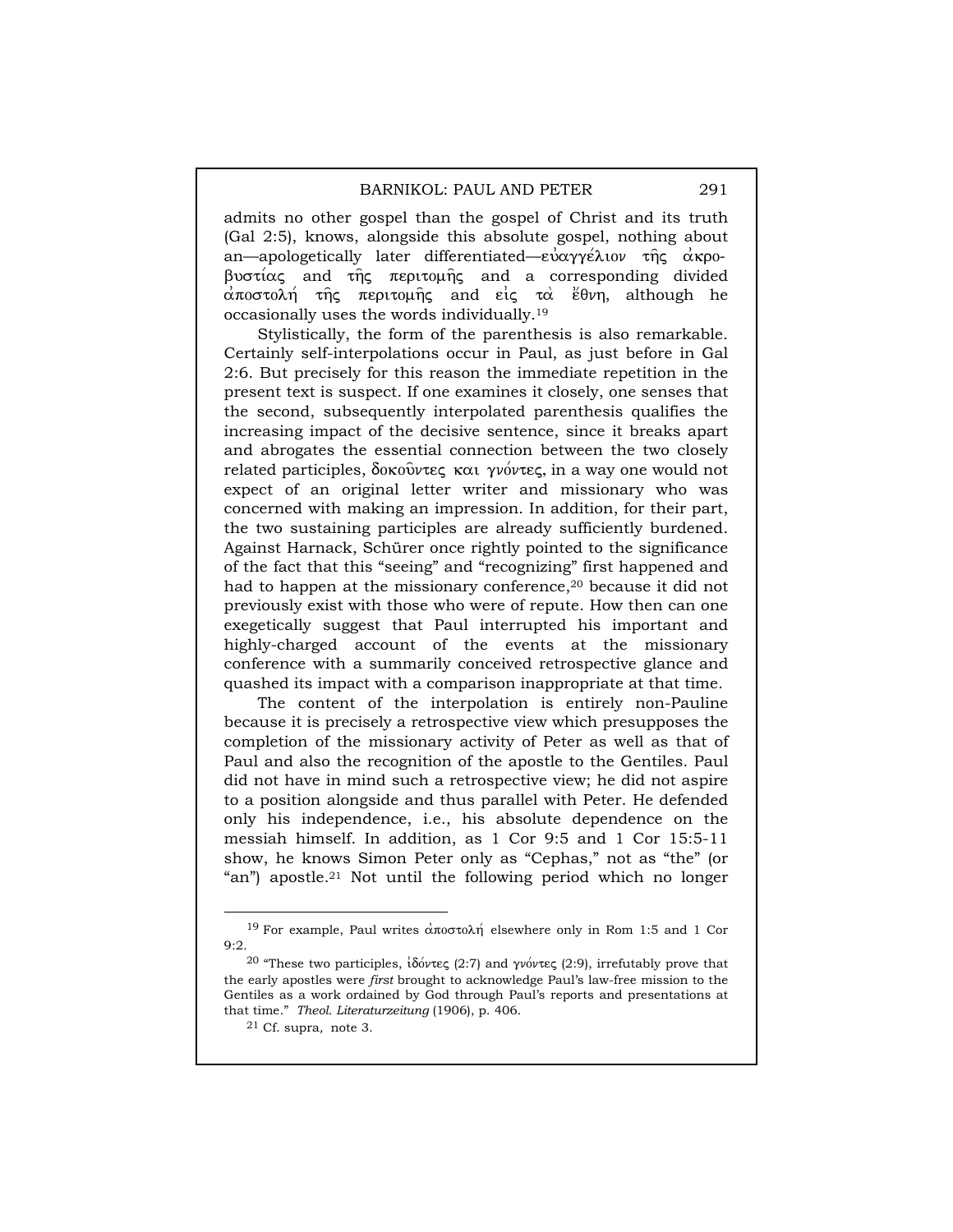knew "Cephas,"22 since one had no community with the Jewish Christians, did anyone see the problem: Paul and Peter! The schematic conception, which perceives Paul as the apostle to Gentiles and Peter the apostle to the Jews, is foreign to Paul.23 First Corinthians especially contradicts this. In his struggle against factions and parties, against the parties of Apollos and Cephas, Paul never thinks that the Jewish Christian minority might appeal to Cephas as their delegated apostle to the Jews. For him the problem whether the Jewish Christian minority might be identical with the Cephas Party does not yet exist at all. For Paul Simon "Cephas" is not an apostle, but precisely the Cephas beside, before, indeed, above the Jerusalem apostles. Therefore Paul could not have written these sentences in Gal 2:7-8.

## III. The Original Text of Paul

ut what did Paul write in our passage in Galatians? Can the Peter insertion be removed and the genuine text of Paul be restored? Fortunately, this is possible. The revised I set off the Indians?<br>
The Peter insertion be removed and the genuine text, whereby I set off the interpolation with emphesis, reads:

 $\dot{\epsilon}$ μοί γ $\dot{\alpha}$ ρ οί δοκούντες ούδεν προσανέθεντο, αλλα τουναντίον ιδόντες ότι πεπίστευμαι το εύαγγέλιον **της ακροβυστίας καθώς Πέτρος της περιτομής, o** γαρ ενεργήσας Πέτρω εις αποστολην της περιτομής **ένήργησεν καὶ ἐμοὶ εἰς τα ἔθνη** και γνόντες την χάριν την δοθείσαν μοι, Iακωβος και Κηφας και Ιωαννης, oi δοκούντες στύλοι είναι, δεξιάς έδωκαν εμοί και Βαρναβα κοινωνίας, ίνα ήμεις είς τα έθνη, αύτοι δε είς την περιτομήν.

<sup>&</sup>lt;sup>22</sup> Already 1 Clement has, as is well-known, Πέτρος in 5:4, Κεφάς in the citation of the Letter to the Corinthians 47:3. 2 Clement has only  $\Pi \acute{\epsilon} \tau \rho o \varsigma$ , which, as the Synoptics prove, prevailed early on. Ke $\phi\hat{\alpha}$  survived alongside thanks only to the citations of the  $K \in \mathcal{R}$ <sub>c</sub>-letter passages.

<sup>23</sup> Even Wagenmann, in his not always problem-comprehending investigation (*Die Stellung des Apostels Paulus neben den Zwölf in den ersten zwei Jahrhunderten*, 1926), speaks of Peter, on the basis of Gal 2:8, as the "apostle to the Jews" (p. 28/29), who can certainly also convert Gentiles, without suspecting difficulties.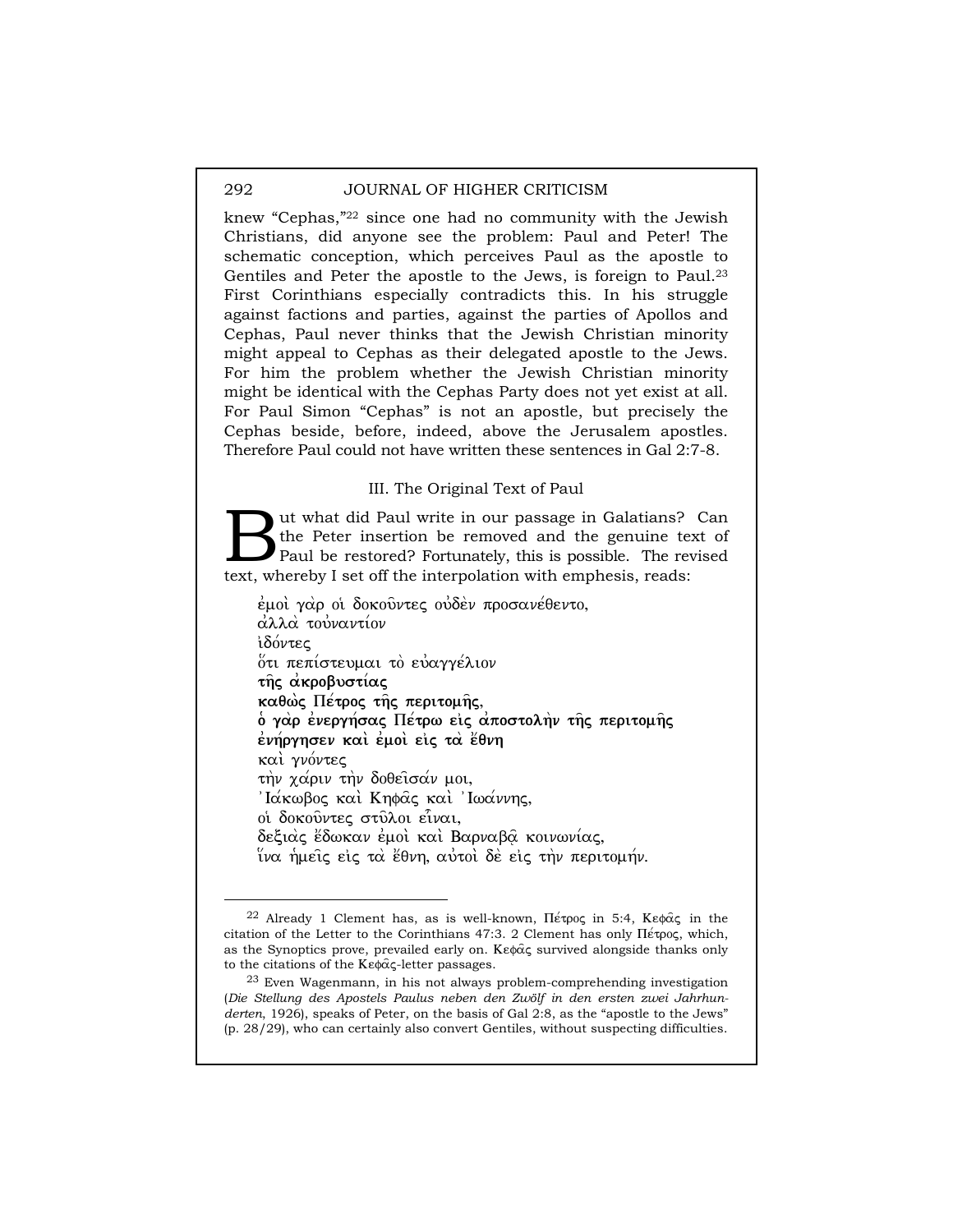The interpolation connects with  $\tilde{\phi}$   $\tilde{\alpha}$   $\tilde{\alpha}$   $\tilde{\alpha}$   $\tilde{\alpha}$   $\tilde{\alpha}$   $\tilde{\alpha}$   $\tilde{\alpha}$  $\gamma$  $\gamma$  $\tilde{\beta}$ λιον; its closing words, είς τα έθνη, have in view the result of the missionary conference:  $\eta\mu\epsilon\hat{i}\zeta$   $\epsilon\hat{i}\zeta$   $\tau\alpha\hat{i}$  έθνη, αυντοί δε είς την περιτομήν.

Accordingly the original Pauline text reads:

έμοι γαρ οι δοκούντες ούδεν προσανέθεντο, αλλα τουναντίον iδόντες ότι πεπίστευμαι το εύαγγέλιον και γνόντες την χαριν την δοθείσαν μοι, <u>Ιακωβος και</u> Κηφας και Ιωαννης, oi δοκούντες στύλοι είναι, δεξιάς έδωκαν εμοί και Βαρναβα κοινωνίας, ίνα ήμεις είς τα έθνη, αυτοί δε είς την περιτομήν

The original text possibly also included the connection:  $\tau$ ò  $\epsilon\dot{\alpha}\gamma\epsilon\dot{\alpha}$  is  $\epsilon\dot{\alpha}$  and  $\epsilon\dot{\beta}$  is the then would have been expanded by the insertion before  $\epsilon i\varsigma \tau \alpha$  έθνη.<sup>24</sup> The strongest reason for the originality of  $\epsilon i\epsilon \propto \epsilon^2\theta\nu\eta$  is that, from a stylistic perspective, it somewhat explains the remarkable absence of the  $\alpha\pi$ Paul,<sup>25</sup> i.e., this peculiar<sup>26</sup> non-parallelism. However, even the Pauline  $\epsilon i\zeta \tau \alpha'$   $\epsilon \theta \nu \eta$  of Gal 2:9 suffices as a stylistic precedent. And there is a striking parallel for the absolute use of  $\tau_0$   $\epsilon\dot{\gamma}\alpha\gamma$ - $\gamma$ έλιον in connection with πιστεύειν in 1 Thess 2:4. Paul affirms:

aλλα καθώς δεδοκιμασμεθα υπο του Θεου  $\pi$ ιστευθήναι το εύαγγέλιον ούτως λαλούμεν, ούχ ώς ανθρώποις α-ρέσκοντες, αλλα Θεώ τω δοκιμαζοντι τας καρδίας ήμων.

 $26$  The interpolator did not yet represent, as did Irenaeus, the full apostolic parallelism, but, as a Jewish Christian, only represented the missionary parallelism, using Gal 2:9: είς τα έθνη.

<sup>&</sup>lt;sup>24</sup> The insertion then consciously flows into the  $\epsilon i\zeta \tau \alpha'$  equilibrium of this possible original text, in which it already occurred twice (also in v. 9).

<sup>25</sup> Carl Holsten sharply saw this (*Zum Evangelium des Paulus und des Petrus*, 1868, p. 273, n. 1): "Why then does Paul avoid the expression  $\epsilon_0 \dot{\alpha} \alpha_0 \dot{\alpha} \dot{\alpha}$ έθνων, της ακροβυστίας? The entire passage is so constituted that Paul offers all the premises from which the apostles should have inferred apostleship for him as well—but they did not draw this conclusion because they evidently did not condition the office of apostle, as Paul did, on God's judgment of the result, but on the personal relationship to the Messiah. The Messiah apostles did not acknowledge Paul as an apostle (or even Barnabas), but only as a kouvovoc and  $\sigma$  over  $\rho$  is. Otherwise, since he was attacked by the Galatians with regard to his apostolic office, Paul would certainly have held up the recognition of him as an apostle by the pillar-apostles." Holsten sensed the unhistorical nature, even the impossibility, of this parallelism claimed by and for Paul.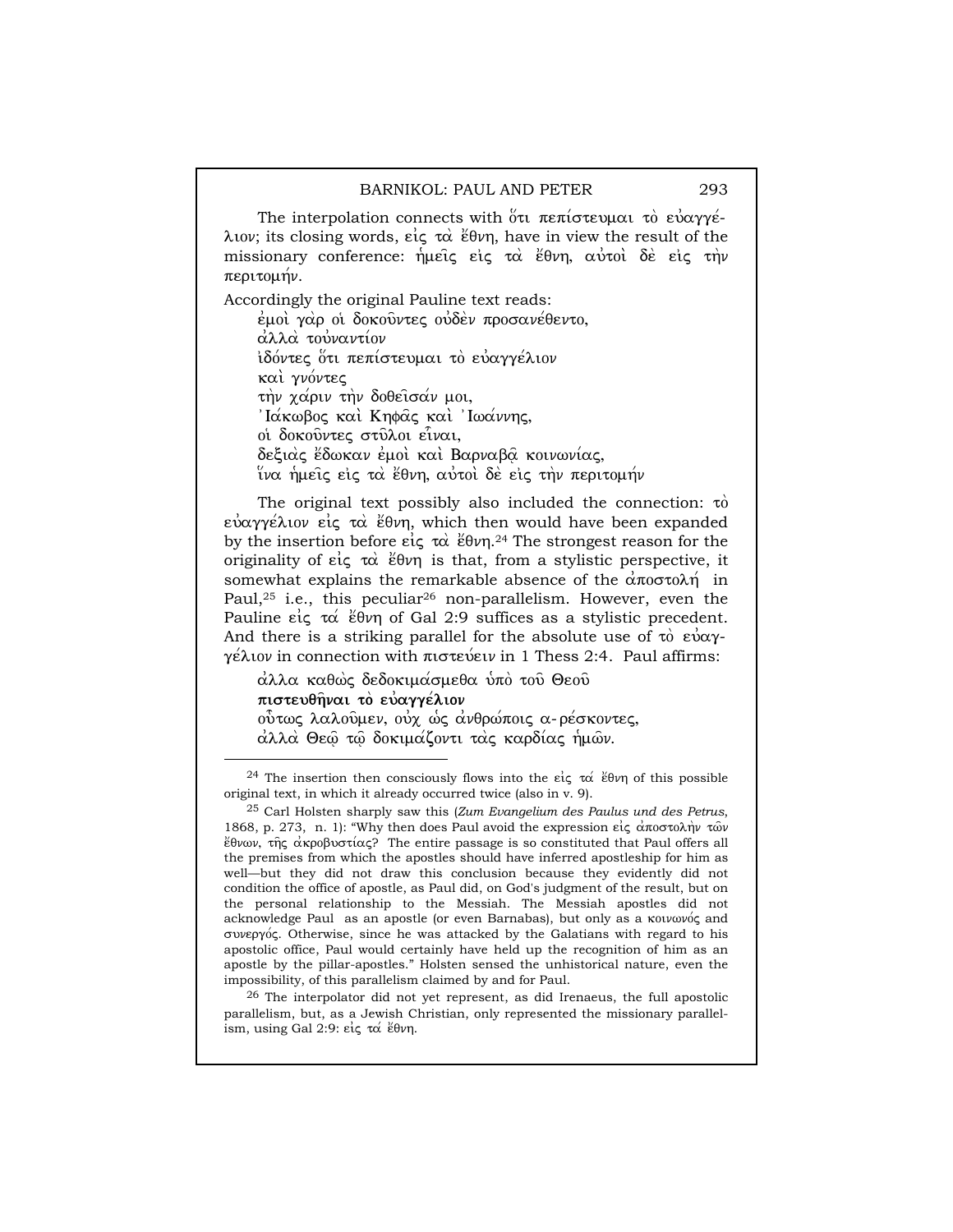The genuine earliest text presents a clear picture, free from obfuscation that has lasted until now. Entirely in the historical sense of Gal 2, "Here Paul wants to know and must know whether he is running or had run in vain. Here Paul strives for the fundamental decision whether he was regarded as a Christian by those of repute27 and whether his congregations were regarded by them as Christian congregations."28 He does not think about equal status with Cephas. The situation at that time, and likewise in the Galatian conflict, would not have allowed him to parenthetically claim a schematic parallelism—a schematic, a racial, and therefore impractical parallelism. For the unifying decision of the missionary conference and the meaning of the handshake of the five does not signify a racial, but a geographical parallelism: We go into Gentile territory, into the diaspora, but they remain in the homeland, in Palestine, in the land of Israel. This corresponds with the missionary activity of Paul, who surely went forth into the Gentile world to win Jews as well for the Messiah Jesus.

In a similar way, the insertion has other unhistorical schematic concepts of the the Gentile world, Jewish and Gentile gospels, Jewish and Gentile apostolates, which first correspond to the situation of the second century and the developing church.

If the insertion was the work of a Jewish Christian before 70- 100, then one could expect: "For the one who worked through Cephas and James and John for the mission to the circumcised..."! Why only Peter?29 The one who immediately thereafter, at the handshake, originally stood in second place! Likewise, the characterization, or conception, of the three speaks against an immediately preceding absolute characterization of Peter. The popular image of Paul as the apostle to the Gentiles is foreign to the historical Paul, although we certainly find it in the revised 15th chapter of the transmitted Epistle to the Romans (v. 16):

 $27$  For Paul, who was immediately active as a Christian missionary, Christian and evangelist formed a unity in the sense of the  $\overset{\circ}{\sigma}\tau$   $\tau$   $\tau$   $\tau$   $\sigma$   $\tau$   $\gamma$   $\epsilon$   $\lambda$  $\tau$  $\sigma$ .

<sup>28</sup> See *my Forschungen zur Entstehung des Urchristentums, des Neuen Testaments und der Kirche, II: Die drei Jerusalemreisen des Paulus* (1929), p. 25.

<sup>29</sup> Ambrosiaster certainly muses about this in our passage: *Petrum solum nominat et sibi comparat; quia primatum ipse acceperat ad fundandam ecclesiam; se quoque pari modo electum, ut primatum habeat in fundandis gentium ecclesiis* [*Commentary on the Epistle to the Galatians*, 2:7-8; cf. H. Vogels, ed., *Ambrosiastri qui Dicitur Commentatius in Epistulas Paulus* [CSEL 81. Vienna: 1969], Part 3, p. 23). This is correct for the Roman conception of 180, but not for the reality of the mission in 55.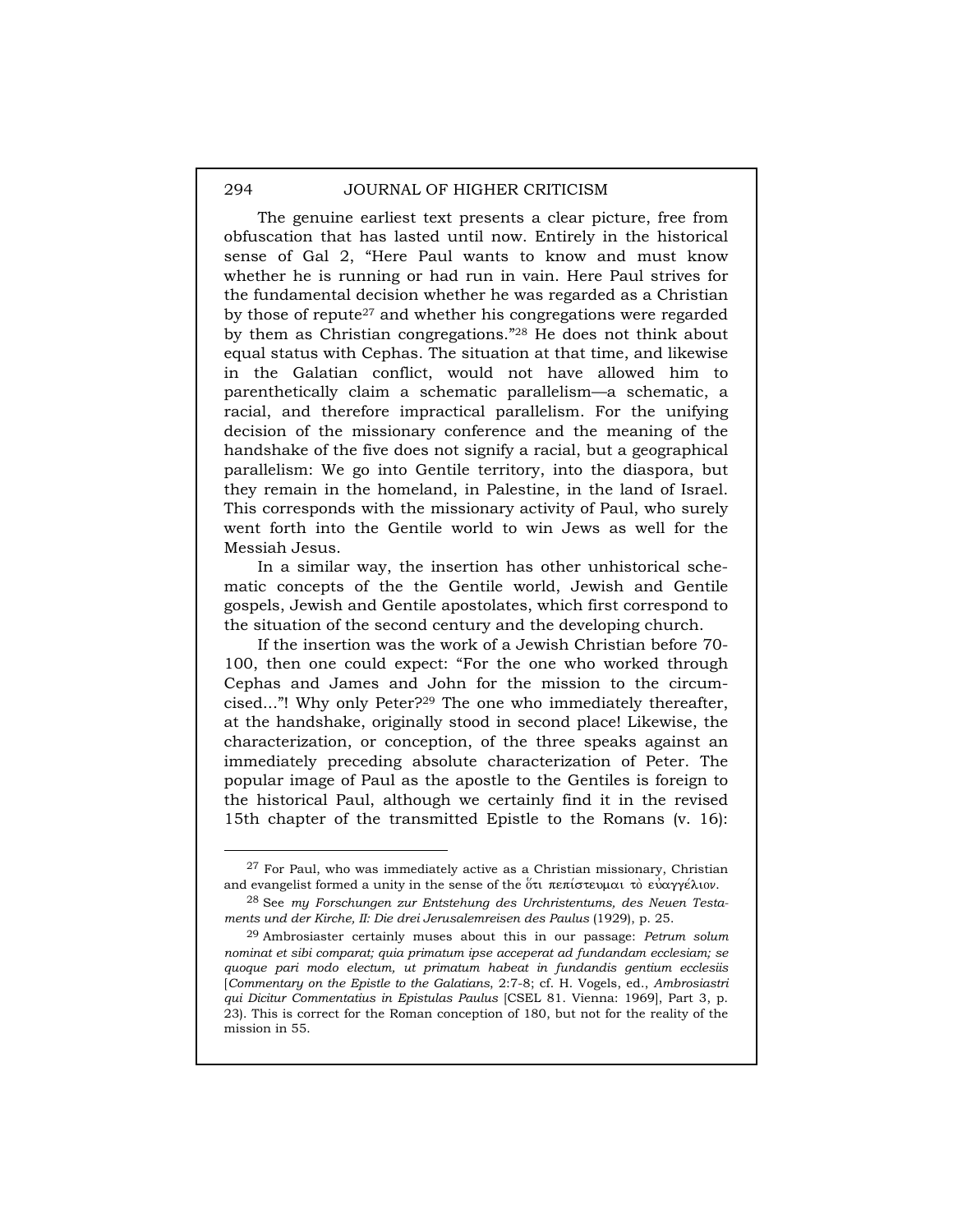$\epsilon$ iς τὸ εἶναί με λειτουργὸν Χριστοῦ Ἰησοῦ εἰς τα ἔθνη, which represents the same later conception almost word for word and presumably arose at the same time.

Paul knows nothing about the problems and schematizations of the Church of the second century. It was enough for him to be able to say to the Galatians: "Those, namely, who were of repute imposed nothing further on me, but on the contrary, when they saw that I had been entrusted with the gospel and when they perceived the grace that was given to me, James and Cephas and John, who were reputed to be pillars, extended to me and Barnabas the hand of fellowship, so that we should go to the Gentile world, but they—as until now—to the circumcised (as Messiah missionaries).

### IV. History of the Early Text and the Interpolation

hen, where and why did this important and skillful interpolation taken place? Those are the further questions. The answers, especially the facts of the case, **W** interpolation taken place?<br>show that we are on the right track.

Is there a history of the early text? No. We do not come across it until a century later—c. 160/180. This is indeed the century of silence about Paul. But more precisely, it means that the earliest text does not meet us until the time of the interpolation.

If we once more assume, however, that Paul had indeed written the entire document, original text and interpolation, around 55, then he himself would have already provided the best solution of the Peter-Paul problem, in the same way as it was sought—and found—a century later by the early Catholic church! Would he not have already provided in advance a decisive refutation of the Marcionite heresy, for which Paul was *the* apostle, while all others, especially James, were pseudo-apostles? It is almost embarrassing to have to say that to my knowledge no  ${\rm commentator}^{30}$  noticed this and asked when the entire passage was first cited, if it has been there since 55. If one is suspicious of every *argumentum e silentio*, then one should still make the effort to explain why, in a foolish way, this brilliant trump-card was first cited so late, and investigate when it first appears (or appears again).

 <sup>30</sup> Not even Burton in his commentary (1921), p. 93.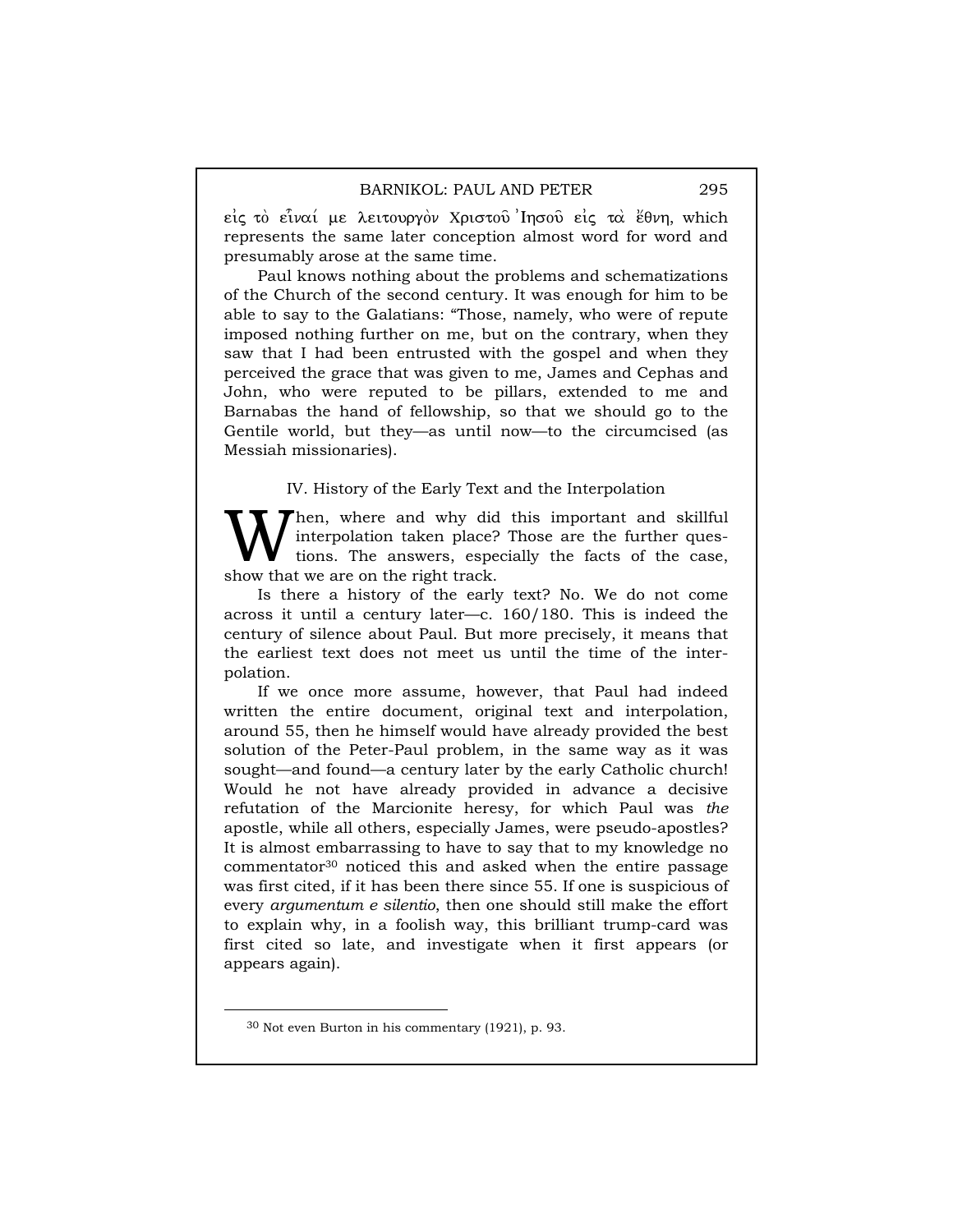Marcion did not have our present-day text. In this Zahn and Harnack are almost in agreement with respect to Marcion. "Gal 2:6-8 was probably missing from its place," Zahn says, for "Tertullian could hardly have left 6-8 unused if he found it." Of course, according to Zahn, Marcion had utilized Gal 2:6-8 in Phil 1:14-18. "[Van] Manen included vv. 6-8 without justification in Marcion's text."31 Harnack concludes more decisively: "vv. 6-9 (the introduction to the apostle conference with the distinction of  $\epsilon$ υαγγέλιον της ακροβυστίας and της περιτομης and the sentence γνόντες την χαριν την δοθείσαν μοι) are quite unattested and must have been absent, if not completely altered."32 But since Marcion retained 9b-10, he also must have had or recalled a preceding sentence, even our early text, which was identical with the surviving text still preserved in Tertullian, and thus offered no cause for complaint! How advantageous would it otherwise have been for Tertullian to be able to triumphantly hold up to him, on the basis of this parallelism, the acknowledgement of the Petrine Jewish apostolate by Paul himself, with this sentence to be able to negate the entire position of Marcion, or at least to remark scornfully: "Naturally, heretic that you are, you had to strike this sentence of Paul."

No, around 206/207 Tertullian still knows nothing of the present-day interpolated text, although he certainly cites the handshake several times.33 Here there can be no evasion. Here also neither the familiar timidity concerning the *argumentum e silentio* nor apologetic makeshift is of any help, i.e., the suggestion that he knew, but did not mention it. For not only can one point to the absence of any citation, the absence of the interpolated text can also be established with certainty. The man who wrote, in a characteristic apologetic argument: Paul went to Jerusalem, "to gain the protection of Peter and the other apostles,"34 he "felt the need to become recognized and strengthened by them,"35 how it was proper that "for one inexperienced and still wavering belief regarding observation of the law,"36 Paul

 <sup>31</sup> Zahn, *Geschichte des neutest. Kanons*, Vol. 1 (1888), p. 528 and p. 499.

<sup>32</sup> *Marcion* (21924), p. 71.

<sup>33</sup> According to Roensch (*Das Newe Testament Tertullians* [1871], pp. 446 to 447) three or four times; *AM* 5.3 (two times) *Prae*. *H.*, 23 and *AM* 4.2.

<sup>34</sup> *AM* 5.3: *Ad patrocinium Petri ceterorumque apostolorum*.

<sup>35</sup> *AM* 5.3: *Adeo ab illis probari et constabiliri desiderart* .

<sup>36</sup> *AM* 5.3:*Hoc enim rudi fidei et adhuc de legis obserbatione suspensae competebat* .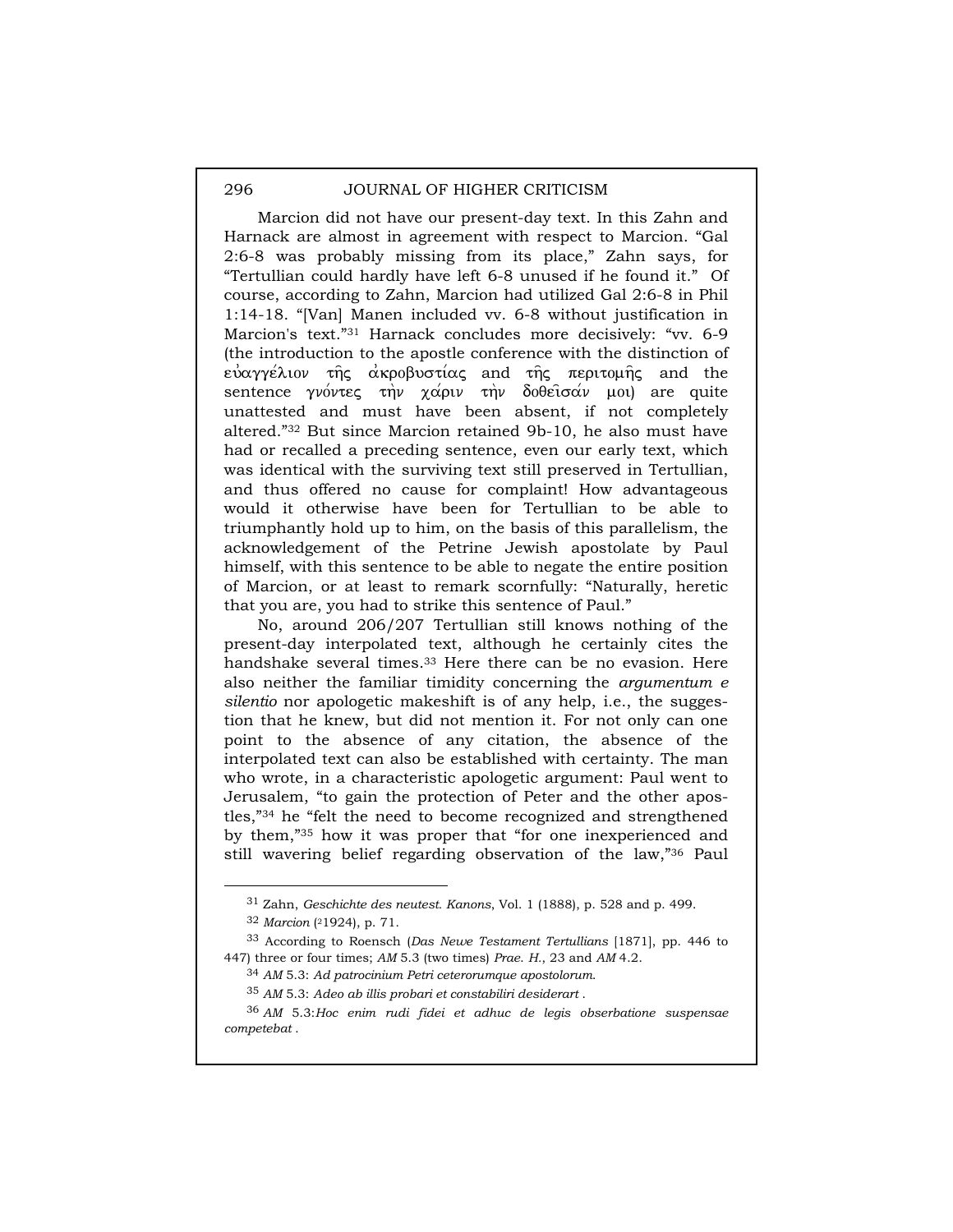"wished to support his belief and his manner of preaching by the authority of his predecessors,"37 wanted "to become acquainted with and question the apostles,"38 and bring his gospel "into harmony" with their belief,<sup>39</sup> the man who selects the opposite of Paul's opinion out of the genuine epistle to the Galatians, namely, that, through the handshake when "his predecessors gave him the right hand," Paul first then "took over the office of preaching among the Gentiles, having been attested by them"40—this Tertullian can only interpret in this way and fabricate this kind of commission by the original apostles and the acceptance of the preaching office because he did not know Gal 2:7-8, according to which God had, long ago, already given and confirmed the commission of proclaiming the gospel more or less equally to both Peter and Paul!<sup>41</sup>

We must conclude from these facts of the case that Tertullian—i.e., the African Bible of his time—did not yet know the interpolation as a biblical text. And from these striking facts of the case alone, we must suppose that the whole passage was reworked, and was available to Tertullian only as an unaltered early text. With regard to time, then, the interpolation can be sought not far from Tertullian's time. The identity with Marcion's text, whose Pauline dogma, as generally recognized, does not bear the parallelism, raises this to the level of certainty.

If one questions further, and questions the Apostolic Fathers, the apologists, and all Christian witnesses before 180, prior to Irenaeus, not one mentions the present-day parallelism text, not even 1 Clement 5, not even Ignatius. Might the parallelism text not have existed at all before Irenaeus?

But what of Irenaeus himself? The parallelism text occurs first with him.42 Exactly in the sense and in the line of argumen-

42 Sandy-Turner, *Novum Testamentum S. Irenaei* (Old Latin Biblical Texts, VII) Oxford (1923), p. 154, where 3.12.1 stands incorrectly. The Epideixis does not cite

 <sup>37</sup> *AM* 4.2: *Auctoritatem antecessorum et fidei et praedicationi suae optavit*.

<sup>38</sup> *AM* 4.2: *Exigeretur enim id quoque evangelium, quod Paulus invenit, cui fidem dedidit, cui mox suum congruere gestiit*.

<sup>39</sup> *AM* 4.2: *Ante...quam dexteras ei darent antecessores, quam ex c[ons]ensu eorum in nationes praedicandi munus subiret*.

<sup>40</sup> *AM* 5.3: *Ante... quam dexteras ei darent abtecessores, quam ex c*[*ons*]*ensu eorum in nationes praedicandi menus subiret*.

 $^{\rm 41}$  It surprises me that, to my knowledge, even none of the commentators on the Epistle to the Galatians has seen this, not even Fr. Barth in his careful study, "Tertullians Auffassung des Apostels Paulus und seines Verhältnisses zu den Uraposteln," *Jahrbücher f. prot. Theol.* 8 (1882), pp. 706-756. Fr. Barth rightly appreciates these passages translated by him; cf. p. 742, p. 743 and p. 751.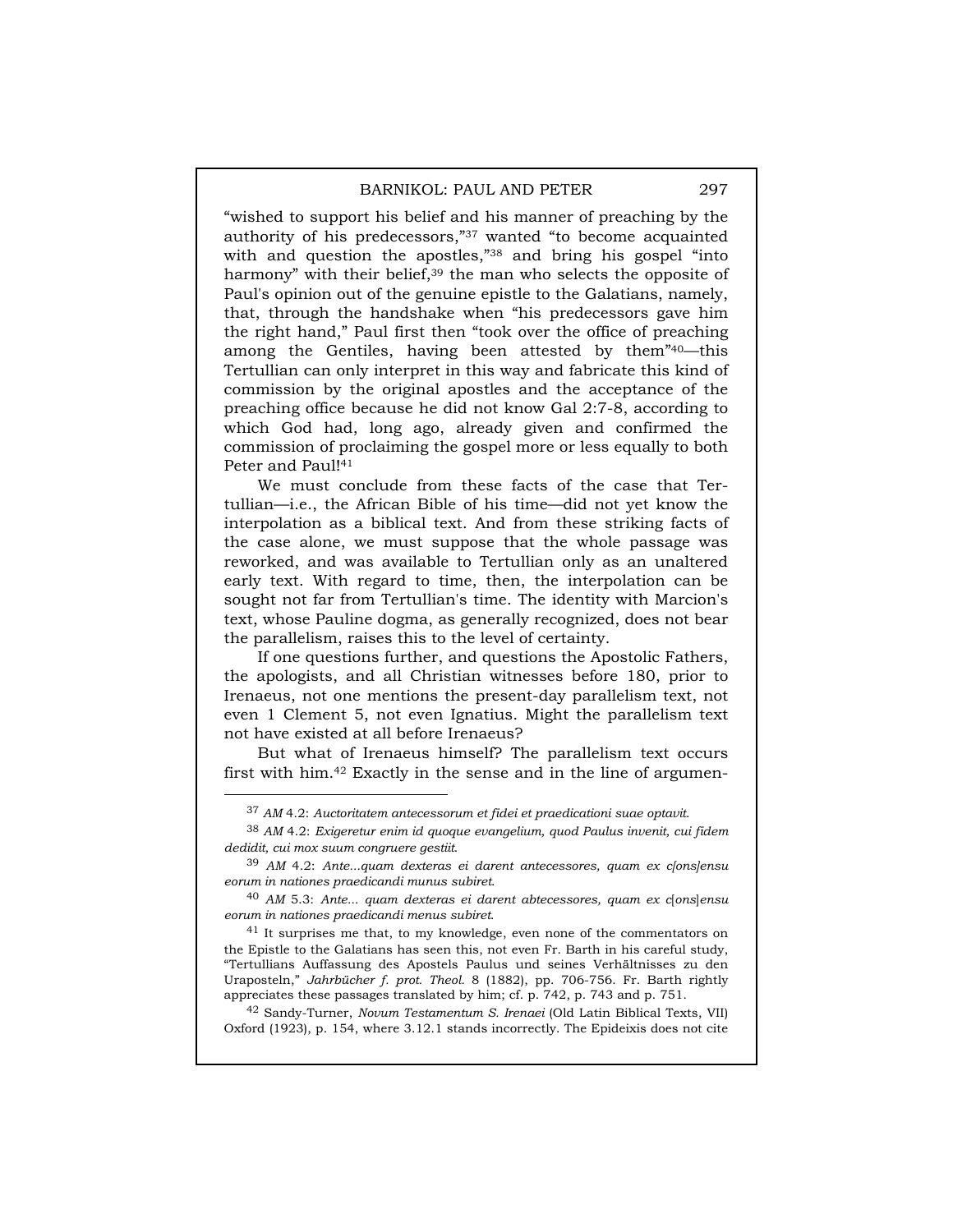tation which we so sorely missed before him and after him with Tertullian. Irenaeus writes:

With regard to those who allege that Paul alone knew the truth, and that to him the mystery was manifested by revelation, let Paul himself convict them, when he says, that one and the same God wrought in Peter for the apostolate of the circumcision, and in himself for the Gentiles. Peter, therefore, was an apostle of that very God whose was also Paul; and Him whom Peter preached as God among those of the circumcision, and likewise the Son of God, did Paul [declare] also among the Gentiles. For our Lord never came to save Paul alone, nor is God so limited in means, that He should have but one apostle who knew the dispensation of His Son (*Adv*. *haer*. 3.13.1).

Here the text of the interpolation meets us for the first time, on the side of the early Catholic Church and Irenaeus, who triumphed with it.

But when did the interpolation take place? Since Marcion like Tertullian—did not possess our present text, the interpolation did not take place before 140 nor after 185. Most likely, it took place shortly before 185, since it is not yet known to Tertullian. It is a reaction to the one-sided Pauline proclamation of Marcion, the affirmation of the unified parallelism of the early Catholic Church. Paul himself could not have written and made available a more suitable reply against Marcion for the benefit of Peter, who had been rejected by Marcion, than the way this interpolator meets this need a century later. This interpolation is the classic expression for the anti-marcionite church dogma of the harmonious parallel work of both apostles. As predecessors we are familiar with *1 Clem* 5 and, some time later, Ignatius in *Rom* 4.3, who both place Peter and Paul together, still in the manner, to be sure, of Dionysius of Corinth.

Where did this interpolation take place? In my opinion, some testimony can be obtained here from the manuscript evidence. It was not in the East, where the Cephas form predominated, that the Petros interpolation was created, but in the West, along with the manuscript transformation there of  $K \in \mathfrak{g}_{\alpha}$  into  $\Pi \in \mathfrak{p}_{\alpha}$ . It is possible that the Latin Petros-sentence was inserted on the occasion of the first Latin translation of the *Corpus Paulinum* and

Gal 2:6-8. Victorinus, Ambrosiaster, Hieronymus, Pelagius, Theodore and Chrysostom comment on the Textus Receptus, which Clement of Alexandria never cites according to the information kindly provided by Prof. Stählin.

l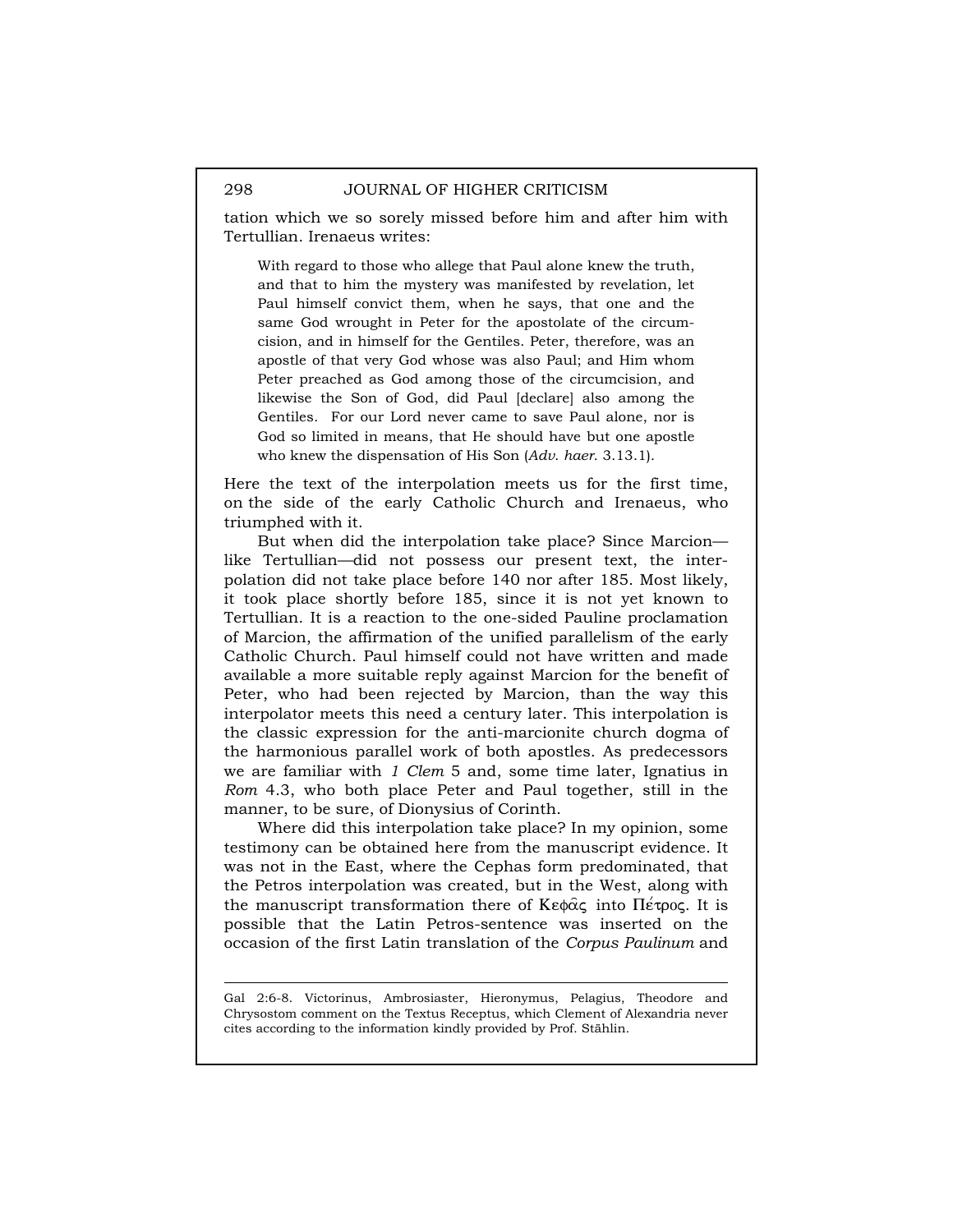was translated back into Greek manuscripts like D G and penetrated their bilingual prototypes.43 In addition, the possibility remains that a primary penetration of the interpolation is likewise present in Greek manuscripts of the West. There, where the perhaps simultaneous assimilation of the six passages in Galatians occured, as in the western manuscripts D E F G, is where we should also look for the source of the interpolation—in the West, certainly not in the Africa of Tertullian, but in Gaul or earlier in Italy, in Rome. There seems to be a connection with a (or the?) early Catholic edition and recension, for which some signs are still present in the *Corpus Paulinum*. In this Roman, early Catholic edition the interpolator changed Ke $\phi$  $\alpha$  into  $\Pi$ <sub>e</sub> topog throughout Galatians and neglected to do the same in 1 Corinthians.

In conclusion, I would still like to point out two remarkable parallels.

In the *Acts of Paul*, after the self-baptism, Thecla searches for Paul, finds him, and reports to him: "But perceiving this, she said to him, "I have taken the bath, Paul; for he who worked with you for the gospel has also worked with me for my baptism" ( $\eta \delta \hat{\epsilon}$ ) συνιδούσα είπεν αύτω "Έλαβον το λουτρόν, Παύλε. ο γαρ σοί συνεργήσας είς τὸ εὐαγγέλιον καμοὶ συνἤργησεν εἰς τὸ λούσασθαι).  $44$ 

Since according to Carl Schmidt's convincing explanation,<sup>45</sup> the *Acts of Paul* presuppose the *Acts of Peter* and are to be dated "certainly before 200,"46 this passage could easily be understood as the second attestation following Irenaeus. But we do not know if this passage in the *Acts of Paul* might not stem from earlier fragments. For the time being, I can not completely rule out the possibility that an apocryphal passage like this in the *Acts of Paul* was transferred to Peter and included in the canonical text.

Additionally, there is the second more distant parallel in the *Acts of John*. The prayer of the dying John begins:

<sup>&</sup>lt;sup>43</sup> Given my feeling for the language, the Greek text is conceived in Latin terms, perhaps even originally formed in Latin. Is a  $\pi \epsilon \pi i \sigma \tau$  at missing after  $\Pi$ έτρος? G also latinizes the early text: πεπίστευται μοί.

<sup>44</sup> Lipsius-Bonnet: *Acta Apoctolorum apocrypha* (1891) I, p. 266. The Coptic translation is fragmentary here, cf. Carl Schmidt: *Acta Pauli*, 2 Edition (1905), p. 50; The compatible Syriac translation was translated by Conybeare (*The Apology and Act of Appollonius and Other Monuments of Early Christianity* [1894], p. 86).

<sup>45 &</sup>quot;Zur Datierung der alten Petrusakten," *ZNW* (1930), pp. 150 ff.

<sup>46</sup> Ibid., p. 154.